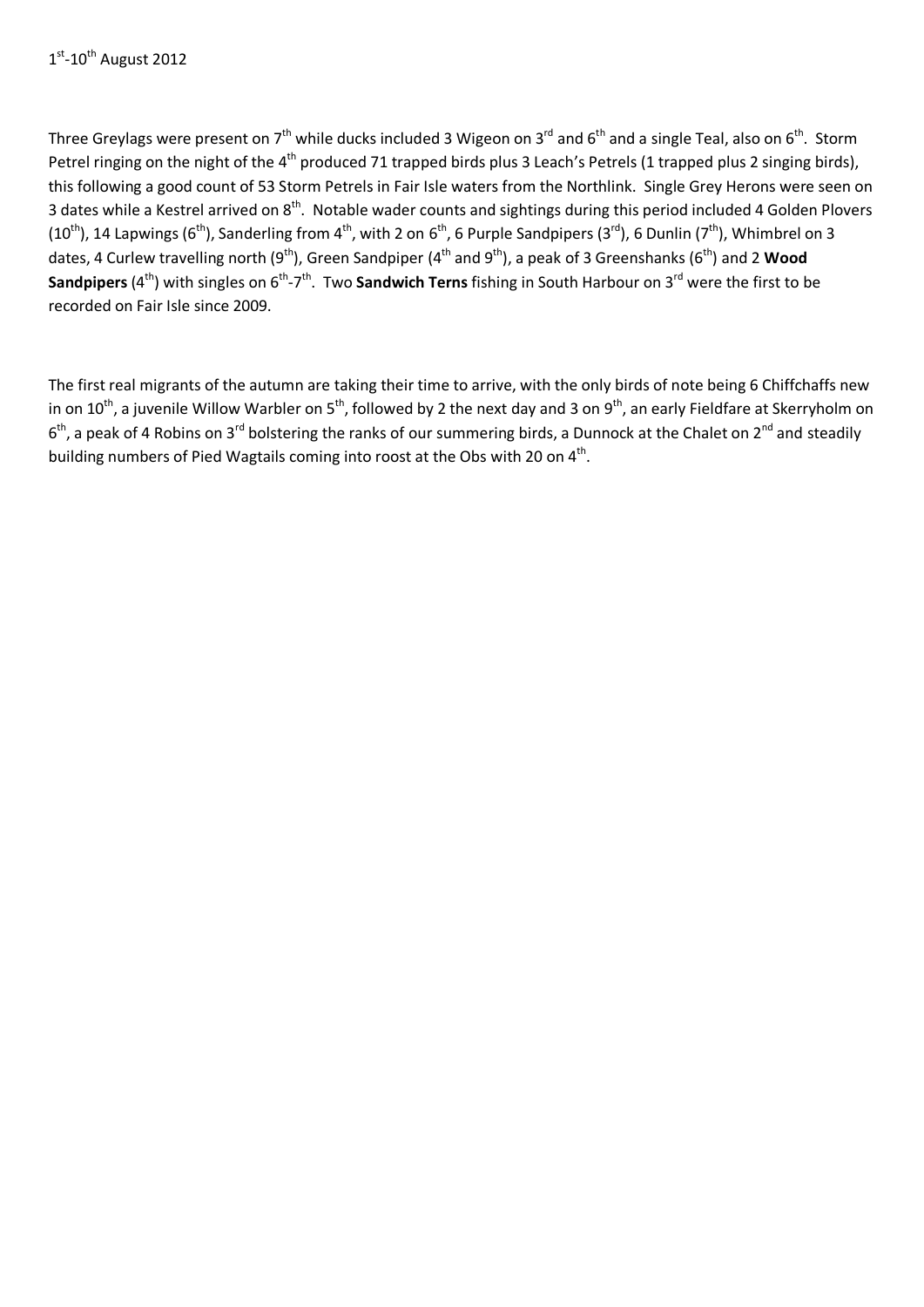*Light south/south-easterly with misty patches*

Five juvenile Shelduck were present in South Harbour; a very good count on Fair Isle, and a Teal was also present. A Sooty Shearwater and 4 Storm Petrels were logged from the Good Shepherd and 8 Grey Herons on the coastlines of the island were newly arrived. Wader totals included still small numbers of Oystercatchers, Ringed Plovers, Golden Plovers, Lapwings, a single Sanderling, 2 Purple Sandpipers, 6 Dunlin, 9 Curlew, a Green Sandpiper, 2 Greenshanks, 18 Redshanks and 28 Turnstones.

Two Swifts were floating around the isle while small migrants on the island included a **Wood Warbler** in the Observatory Plantation, 4 Chiffchaffs (all moulting summering birds), 4 Willow Warblers, a Sedge Warbler and 2 Linnets.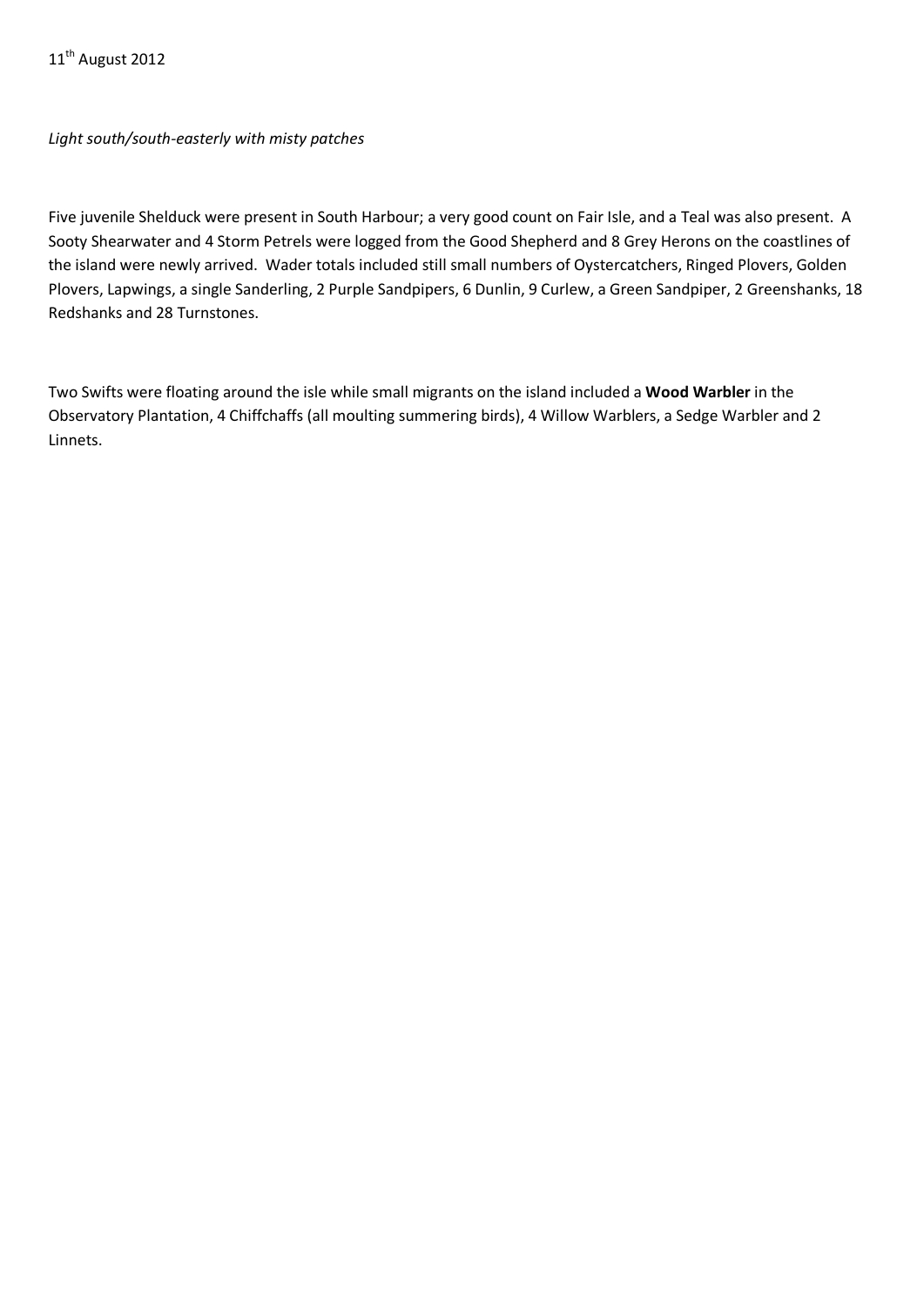# *Moderate easterly and overcast*

A decent day with a few scarce arrivals, including a juvenile **Marsh Harrier** that circled over Meadow Burn (much to the displeasure of the islands Oystercatchers, Curlews and Meadow Pipits) before drifting north.

Four Shelduck were still present, along with 3 Teal and 2 apparently wild Mallards (just about notable!). Waders, other than the usual suspects included 5 Knot, an increase to 10 Dunlin, 2 Ruff, 3 Green Sandpipers and a Greenshank while a clear increase in Common Gulls brought 135 to the islands recently cut silage fields.

One Collared Dove arrived along with a couple of extra Swifts. A good arrival of migrants onto the island produced the autumns first 2 Garden Warblers, **Barred Warbler** in the plantation, Grasshopper Warbler, Spotted Flycatcher, Whinchat, 5 Pied Flycatchers and Common Crossbill, while other counts included 4 **Wood Warblers** (an excellent daycount), 6 Chiffchaffs, 17 Willow Warblers, a single Blackcap, 3 White Wagtails, 118 Meadow Pipits and 6 Linnets.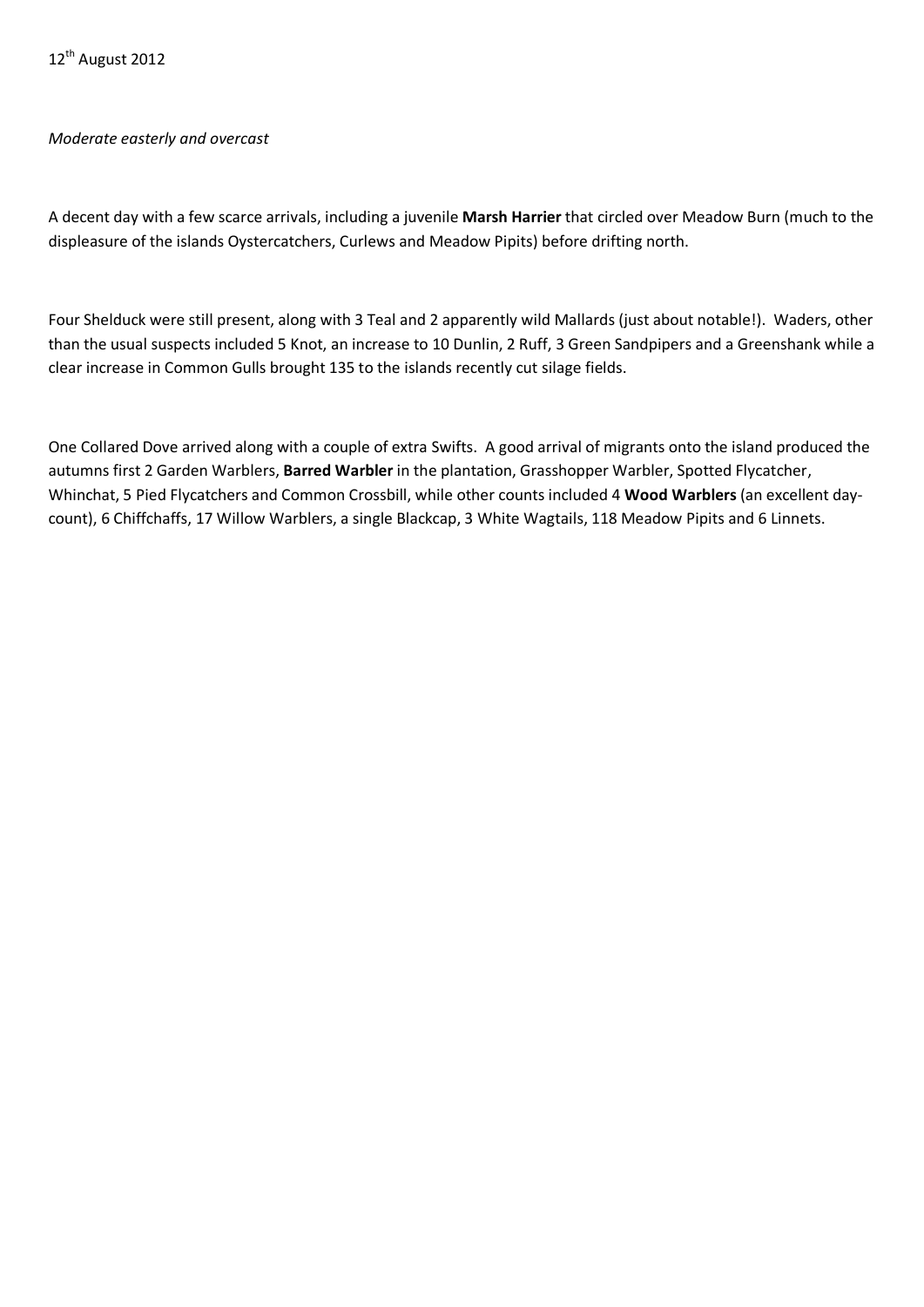# *Moderate easterlies, fine*

Shelduck increased in number to 6 juveniles on the rocks near South Light; the biggest flock to be seen on Fair Isle since 8 were present on 29<sup>th</sup> May 1969! Golden Plovers increased to 21 birds while other waders of note included a Sanderling, 15 Dunlin, 2 Ruff still and 2 Greenshanks.

Nine Swallows worked their way south while small passerine migrants included a lingering **Wood Warbler**, 3 Chiffchaffs, 16 Willow Warblers, 3 Garden Warblers, the first **Icterine Warbler** of the autumn in Skinners Glig, a Whinchat, a single Pied Flycatcher and 4 White Wagtails.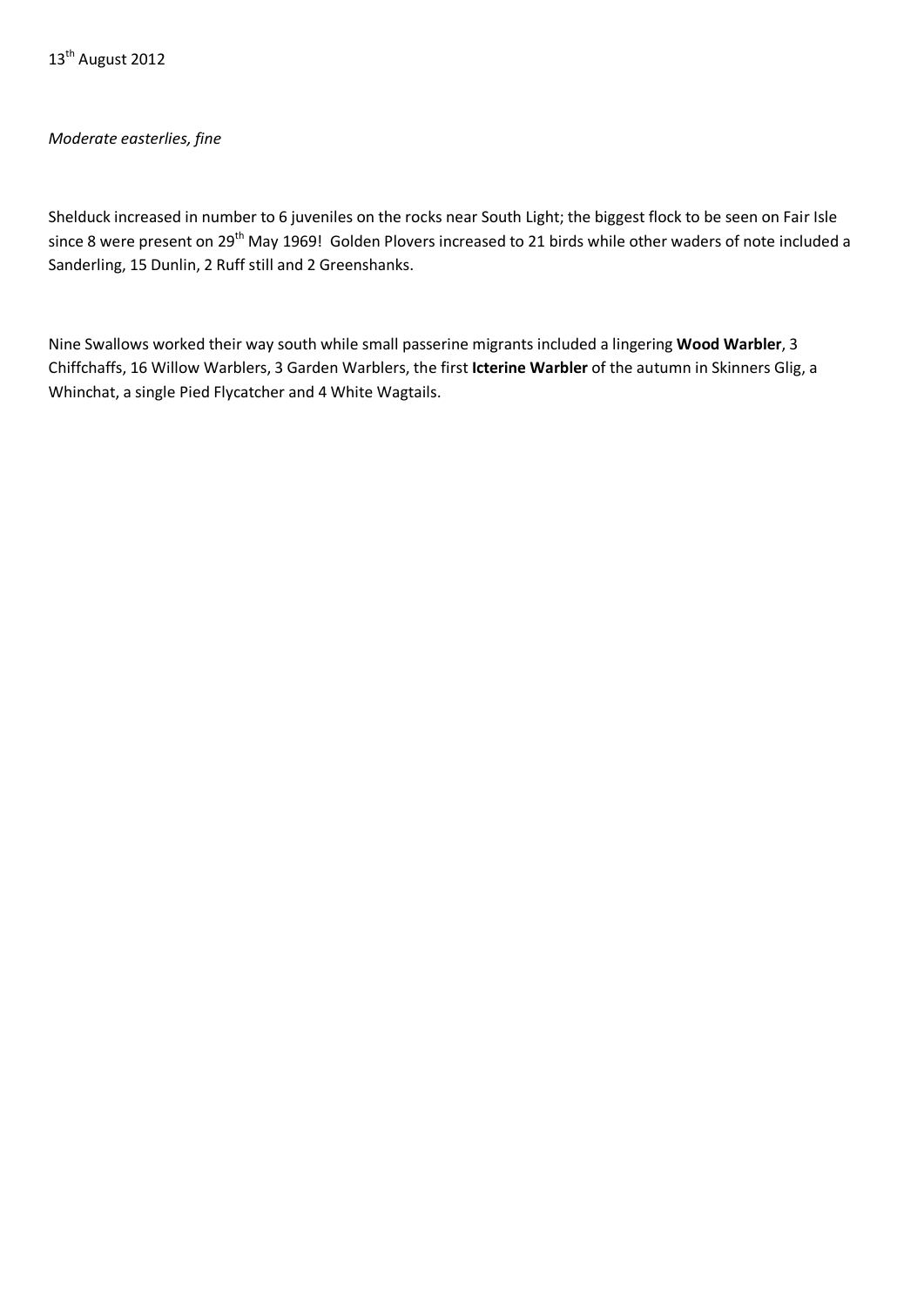*Moderate to strong easterlies, with occasionally heavy rain*

Highlight of today was the discovery of not one, but **2 Citrine Wagtails** together at Utra Scrape. Both vocal birds, they showed well on the scrape and in the short turf along the cliff-edges.

A Teal dropped in, as did 3 additional Grey Herons. A Peregrine was logged while Sanderlings increased to 3 birds and Ruff to 6. Also present were 3 Common Sandpipers and small numbers of the usual wader suspects. Common Gulls increased to 335 birds.

A good arrival of birds occurred today, with highlights and counts including 2 **Wood Warblers**, 3 Chiffchaffs, 28 Willow Warblers, 11 Garden Warblers, 3 **Barred Warblers** (trapped in the gulley, Steensi Geo and Midway), a Grasshopper Warbler at Setter, 2 Whinchats, 135 Wheatears, 7 Pied Flycatchers, a Siskin, 2 Linnets and the first **Common Rosefinch**  of the autumn in Hjukni Geo.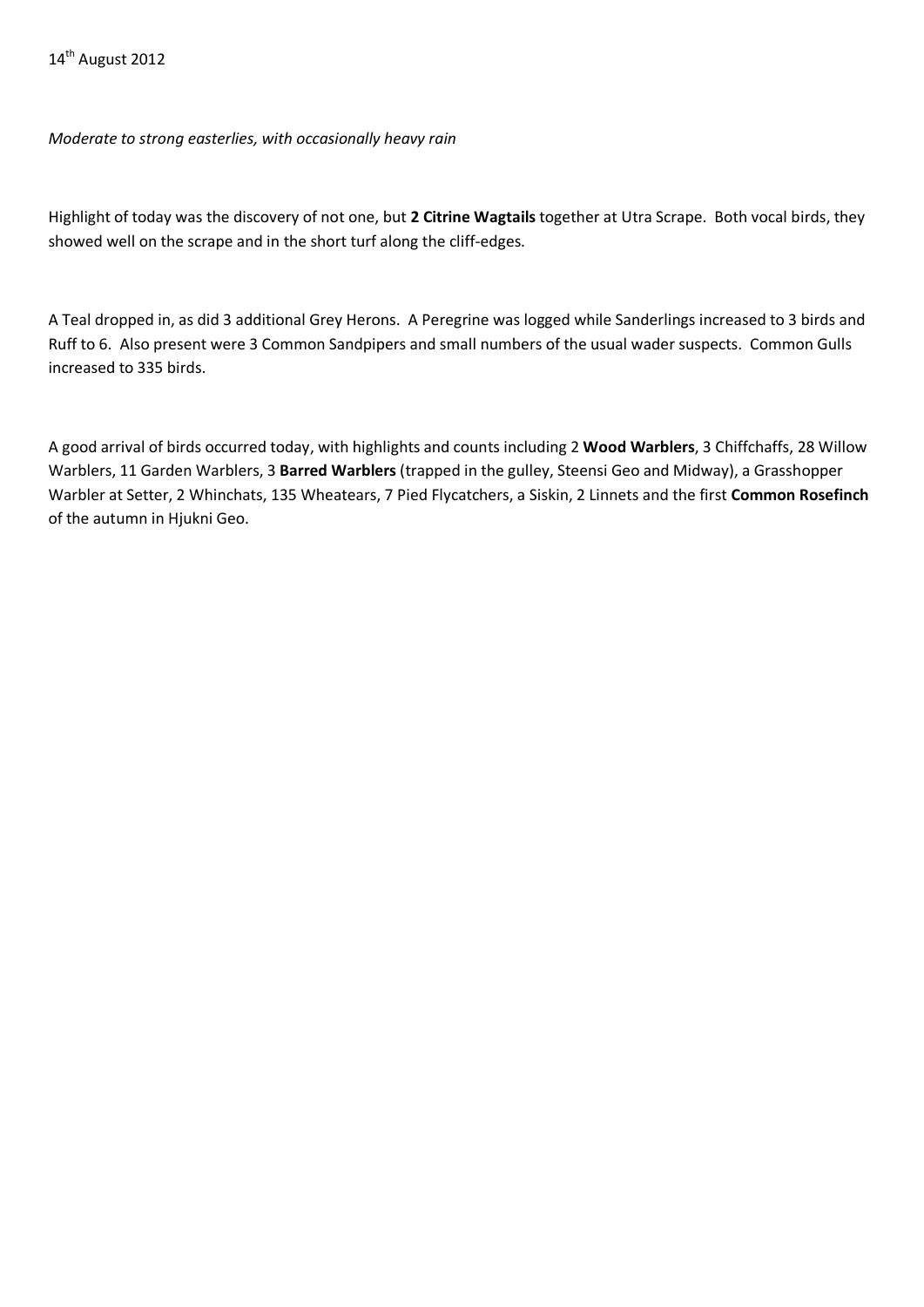*Light south-easterlies. Overcast*

The 2 **CITRINE WAGTAILS** continue to linger at Utra Scrape and near the Haa, but are more mobile than yesterday.

The flock of 6 Shelducks were seen together again and 2 Teal were present along with 6 Herons. A Kestrel also found the isle. Wader numbers continue to build up slowly on the island with counts of 27 Golden Plovers, 13 Lapwings, 10 Sanderlings (an excellent count for Fair Isle), the first **Little Stint** of the year at Utra, 22 Dunlins, 6 Ruff still, 2 Whimbrel, 16 Curlew, 4 Common Sandpipers, 21 Redshank and 46 Turnstones.

A good arrival of migrants onto the island brought totals and highlights of 2 **Wrynecks** discovered at Dronger and the Chalet garden; the first of the autumn, while other small migrants included 9 Swallows, a lingering **Wood Warbler**, 5 Chiffchaffs, 85 Willow Warblers, 25 Garden Warblers, 3 **Barred Warblers** still, the first 2 Lesser Whitethroats of the year along with the first Common Whitethroat and Reed Warbler, a Fieldfare, 6 Pied Flycatchers and the first Tree Pipit of the autumn.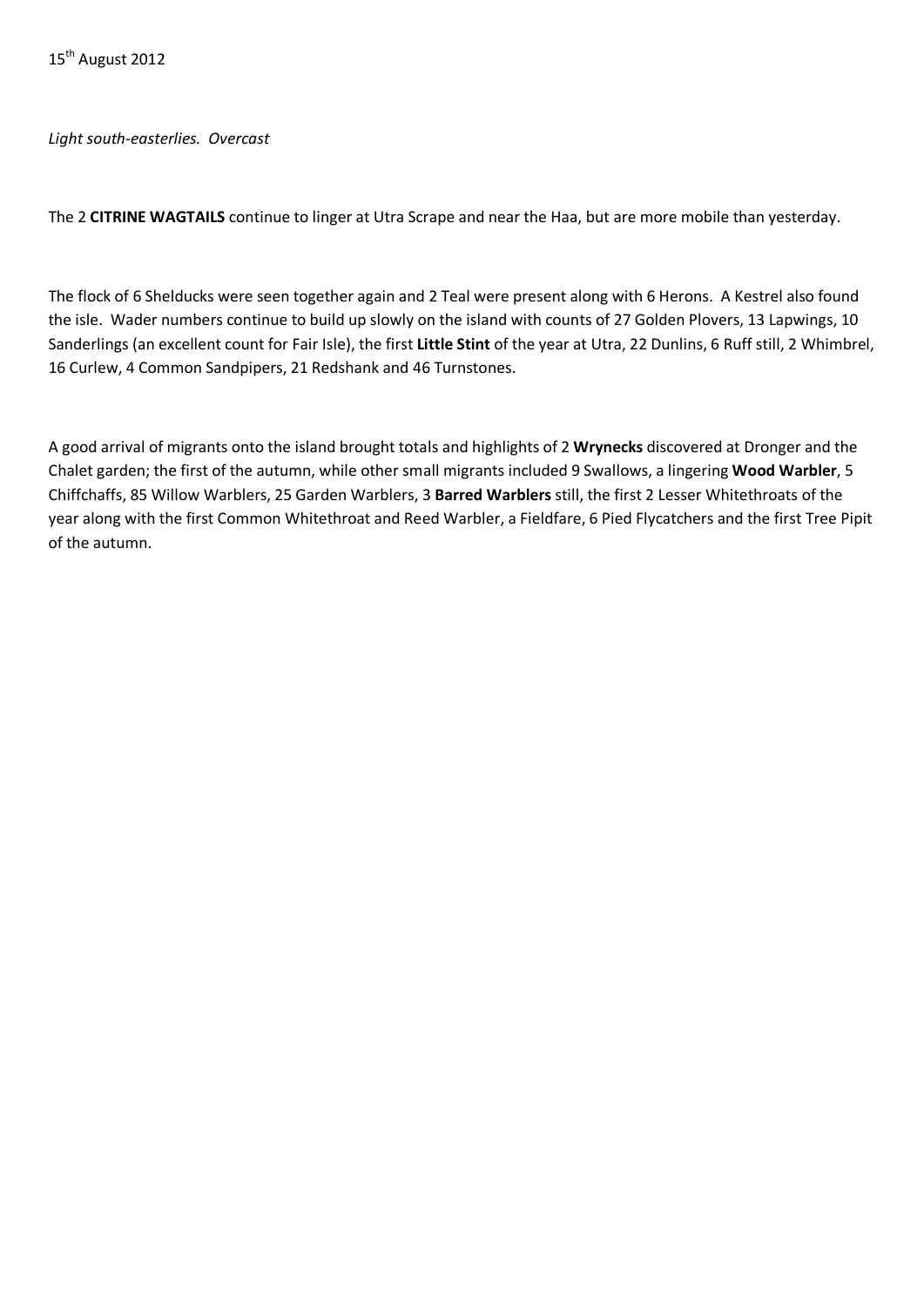*Moderate east/north-easterly with rain in the morning*

One of the **CITRINE WAGTAILS** remains from yesterday.

One Shelduck remains while Teal increase to 3. One Peregrine was sighted along the west cliffs. Notable waders included 18 Golden Plovers, 8 Sanderling, the **Little Stint** still, 5 Dunlin, 3 Ruff, 7 Common Sandpipers, 2 Green Sandpipers and 1 Greenshank. Lesser Black-backed Gull numbers increased to 14.

A single **Wryneck** (presumably one of yesterdays birds) was at the Obs while the first **Red-backed Shrike** of the autumn was found at Wester Lother and a good number of commoner migrants continue to arrive, including totals of 1 **Wood Warbler**, 88 Willow Warblers, 15 Garden Warblers (a slight decrease from yesterday), 2 **Barred Warblers** still, 4 Lesser Whitethroats, 2 Common Whitethroats, a Sedge Warbler, the Fieldfare, a Spotted Flycatcher, 2 Redstarts, 4 Whinchats, 4 Pied Flycatchers, 3 Tree Pipits and 1 Linnet.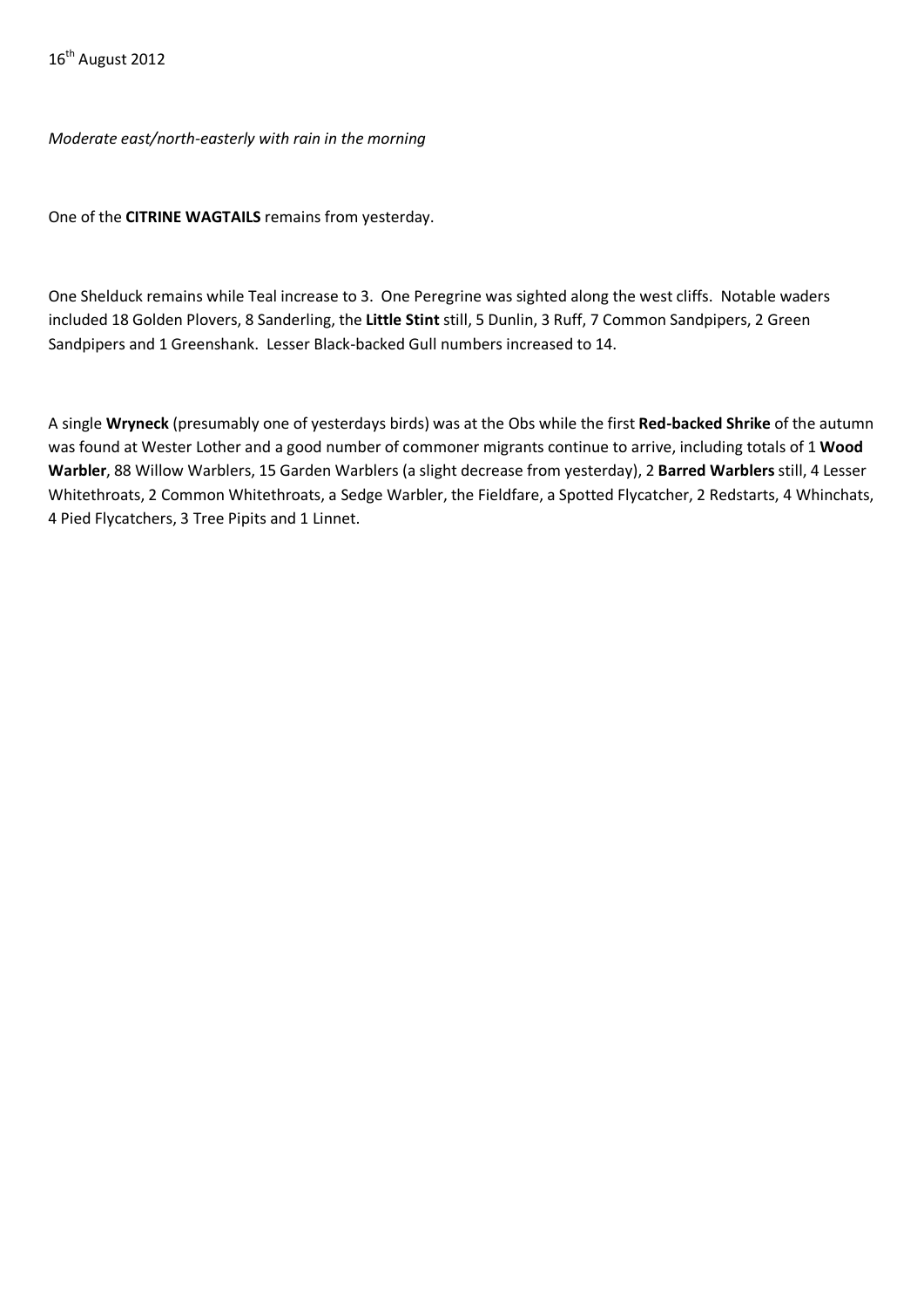### *Light easterly. Fine*

A great night of Storm Petrel ringing produced 127 trapped birds, including 7 re-traps. Sightings during the waking ours included a single Kestrel, 7 Sanderlings, 16 Dunlins, 6 Ruff and 6 Common Sandpipers.

A Swift shot through while one **Wryneck** was seen at the Chalet and the first Sand Martin of the autumn was logged. Additional notable migrants on the day included a single **Wood Warbler**, 3 Chiffchaffs, 72 Willow Warbler (including a pale 'northern-type' bird), 8 Garden Warblers, a single **Barred Warbler** at the Obs, 4 Lesser Whitethroats, 3 Common Whitethroats, 2 Grasshopper Warblers, 4 Reed Warblers, 2 Spotted Flycatchers, 5 Whinchats, 6 Pied Flycatchers, 1 Tree Pipit and a Siskin.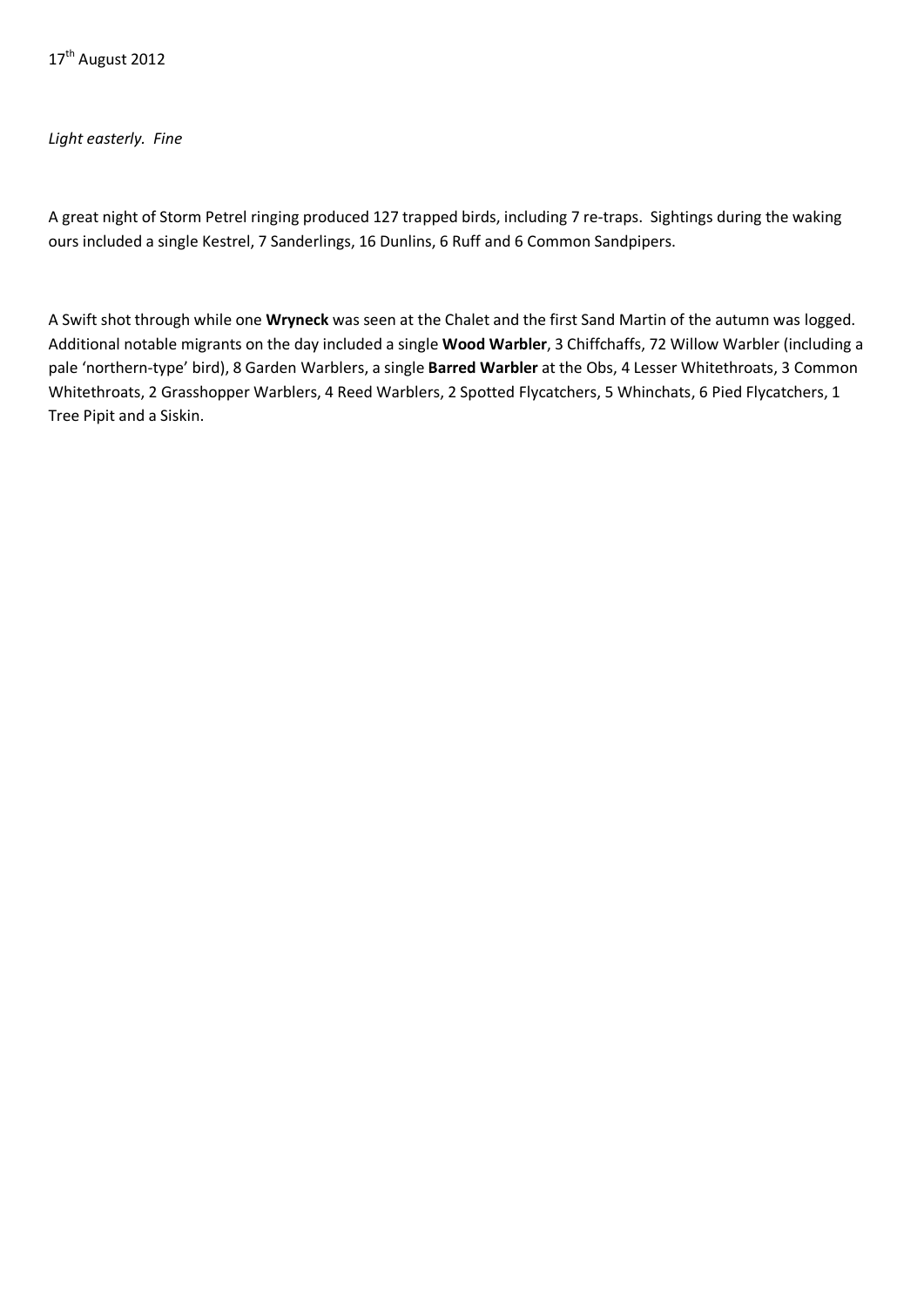*Light easterly wind, fine and hot. Fog by midday*

Sanderlings increased to 11 birds and a juvenile **Little Stint** was logged along with 15 Dunlin and 9 Common Sandpipers.

A single Woodpigeon arrived and 6 Swifts were logged along with a single **Wryneck** at the Double Dyke. The first Goldcrest of the year was found in Grey Geo while other migrants included 10 Swallows, 6 Chiffchaffs, 102 Willow Warblers (a healthy August total), 14 Garden Warblers, 1 **Barred Warbler**, 2 Lesser Whitethroats, 3 Whitethroats, a single Grasshopper Warbler, 5 Reed Warblers, 2 Fieldfares, 2 Robins, 5 Whinchats, 3 remaining Pied Flycatchers, 2 Tree Pipits and 2 Siskins.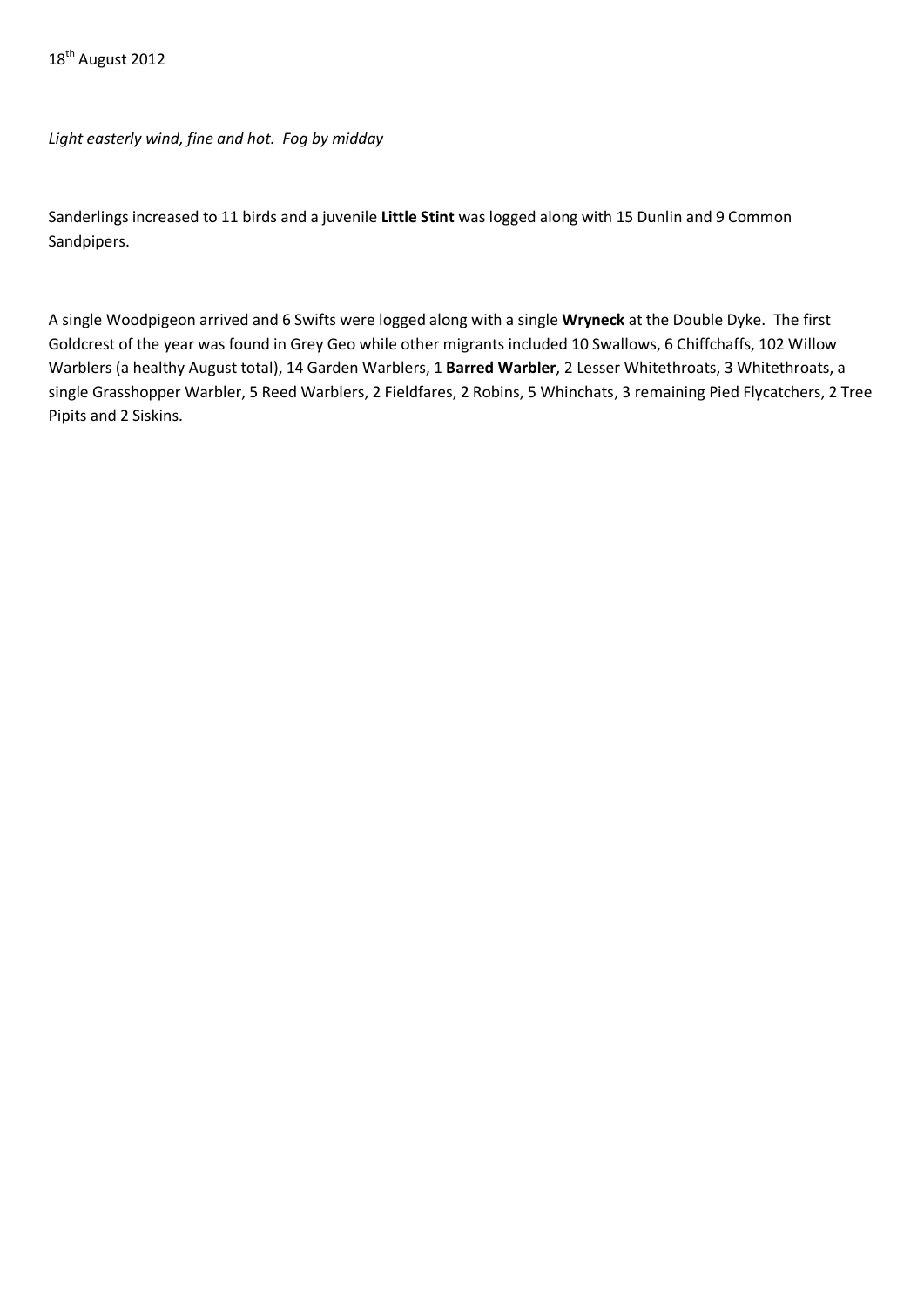*Very light south-westerly. Overcast*

Easy highlight of the day's census was the discovery of a smart **ARCTIC WARBLER** on the cliff-faces lining the Kirn O' Skroo in the morning. Once the full island Eider census had been completed the bird was successfully twitched and gave good views, occasionally calling.

Greylag Geese increased to 4 and a Shelduck was logged along with a single Teal and 124 Eiders (the product of a full island count), while Herons increased to 3. Six Golden Plovers were present along with 6 Ruff, a flock of 20 Whimbrel in from the north, 23 Curlew (including northerly passage), 8 Common Sandpipers, 2 Green Sandpipers and 2 Greenshanks.

Numbers of most common migrants tended to decrease on previous days counts, with more notable records including a lingering **Barred Warbler** at the Obs, 3 Reed Warblers, 3 Pied Flycatchers, a good count of 149 Rock Pipits (undoubtedly the product of a full island Eider count!) and 3 juvenile **Common Crossbills**.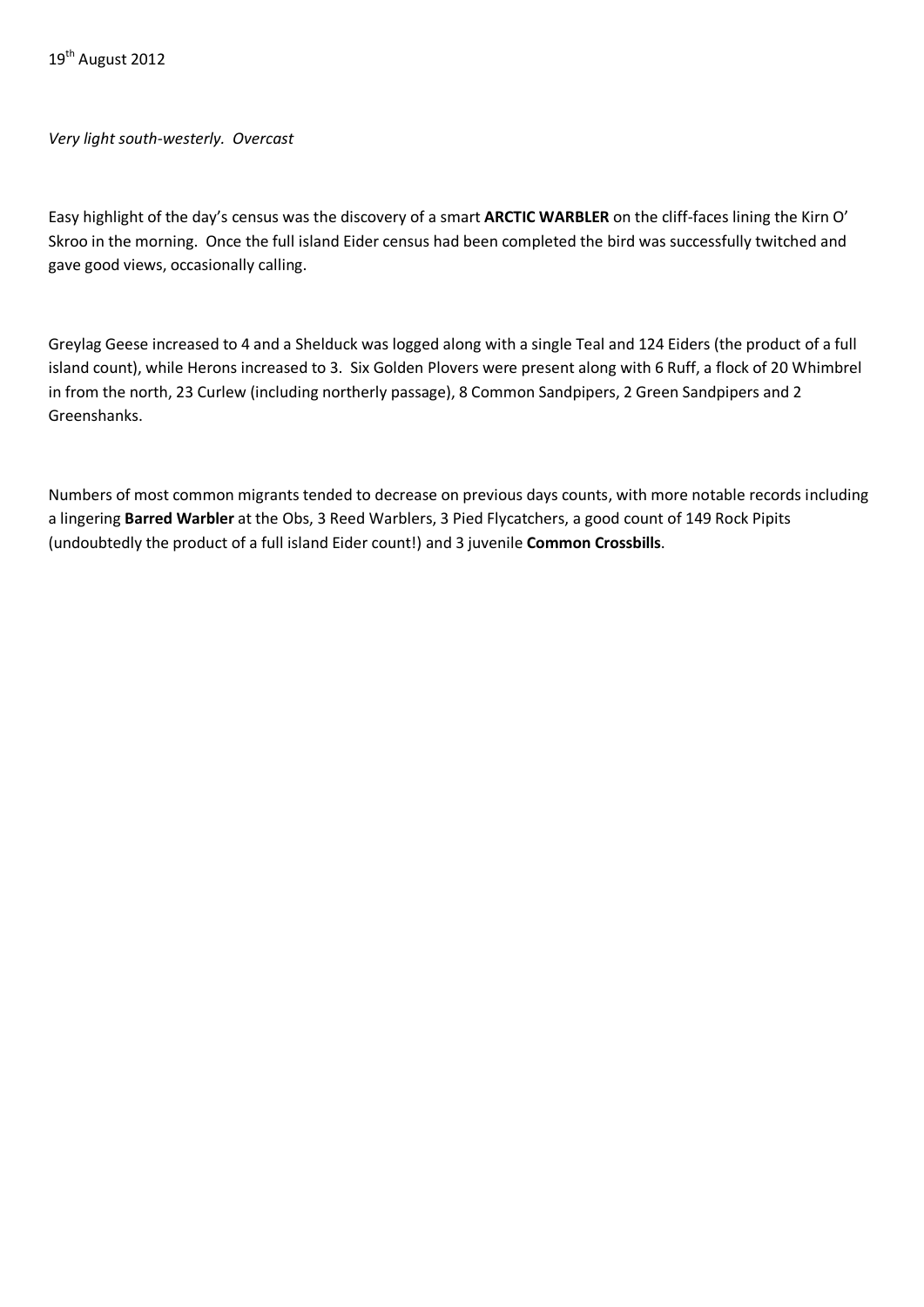*Light south/south easterly. Fine and warm with patchy fog*

A Wigeon was the first of the autumn while 2 Red-throated Divers were the first of the month. A Peregrine was seen off the west cliffs while waders included a Knot, 2 Purple Sandpipers and 6 Ruff. A juvenile **Little Gull** at South Light roosting with Arctic Terns was a good find, being the islands  $26<sup>th</sup>$  record.

Both Woodpigeon and Collared Dove were logged along with a reasonable count of 14 Swifts. Other small migrants included a Goldcrest, a **Wood Warbler** behind Ward Hill, an increase to 51 Willow Warblers, 11 Garden Warblers, 2 **Barred Warblers** at the Obs and trapped in the Plantation, a Sedge Warbler, 5 Reed Warblers, 2 Fieldfares, 1 Song Thrush (the first of the autumn), a Spotted Flycatcher, the first **Black Redstart** of the autumn, 8 Whinchats, 160 Wheatears (many of which were undoubtedly Fair Isle breeders, but with a few migrants mixed in), 4 Pied Flycatchers, 2 Tree Pipits, a **Goldfinch**, a single Siskin and a juvenile **Common Rosefinch** trapped in the Plantation.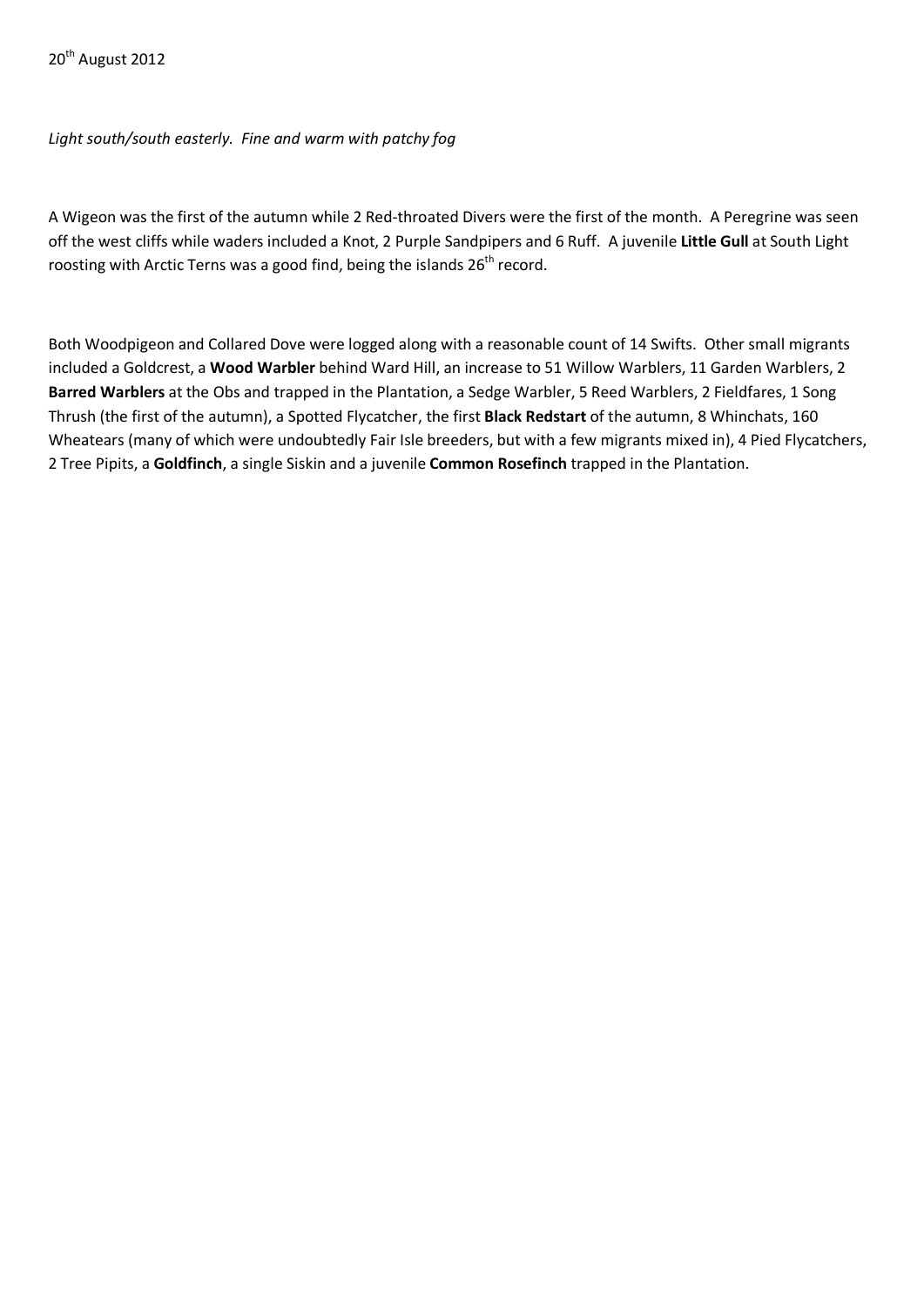*Very calm with low cloud and fog. Humid*

An **ARCTIC WARBLER** consented to appear around the trapping area just before dinner today, but sadly did not consent to capture; on camera or in a Heligoland. A nice bird, although very mobile, finally settling at Setter where good views were obtained, with certain features (the near absence of a bold median covert bar and slightly broadening rear supercilium) led to speculation that it could be a different bird to the one on 19<sup>th</sup>. Let's hope it is seen tomorrow!

A Shelduck was present along with 3 Teal and a south-bound Red-throated Diver. Two Storm Petrels were seen from the Good Shepherd in the afternoon and 2 Peregrines were seen off the west coast. Notable waders included the Knot and a single Sanderling, 16 Dunlin, 3 Ruff, 8 Common Sandpipers and a Green Sandpiper. The juvenile **Little Gull**  remains.

An excellent total of 33 Swifts were in the north of the island while other migrants included 2 Goldcrests, 2 Sand Martins, 8 Swallows, 3 Chiffchaffs, 24 Willow Warblers, 10 Garden Warblers, 2 **Barred Warblers**, 5 Lesser Whitethroats, 2 Whitethroats, 3 Reed Warblers, 4 Whinchats, 1 Pied Flycatcher, 4 Tree Pipits, 1 Siskin and 3 Linnets.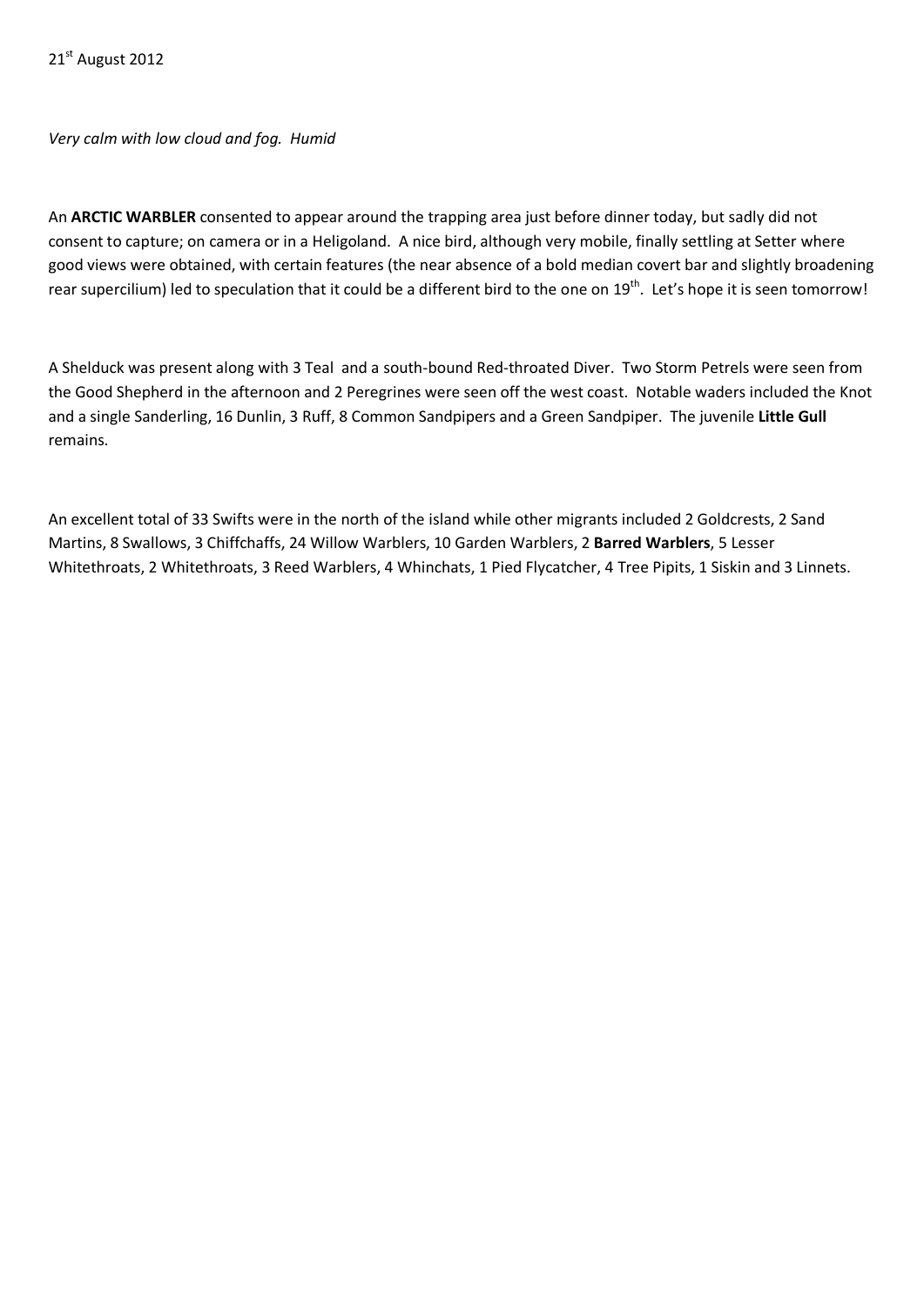*Very light south-westerly winds with showers*

Wildfowl were represented by 2 Shelduck, a Wigeon, 3 Teal and a **Shoveler** on the Obs scrape, while Grey Herons increased to 6. Two Peregrines were logged. Wader counts included 58 Ringed Plovers, 6 Sanderling, 20 Dunlin, 6 Ruff, a Whimbrel, 3 Common Sandpipers, a single Green Sandpiper and 2 Greenshanks.

Migrant numbers tended to decline today, in conditions favourable for departure. Swift numbers remain relatively high, with 20 logged while migrant totals included a Goldcrest, 8 lingering Swallows, 23 Willow Warblers, 4 Garden Warblers, 3 **Barred Warblers** (Shirva, Obs and Setter), 3 Lesser Whitethroats, 2 Whitethroats, a Sedge Warbler, 2 Reed Warblers, 4 Whinchats, a single Pied Flycatcher and 6 Tree Pipits.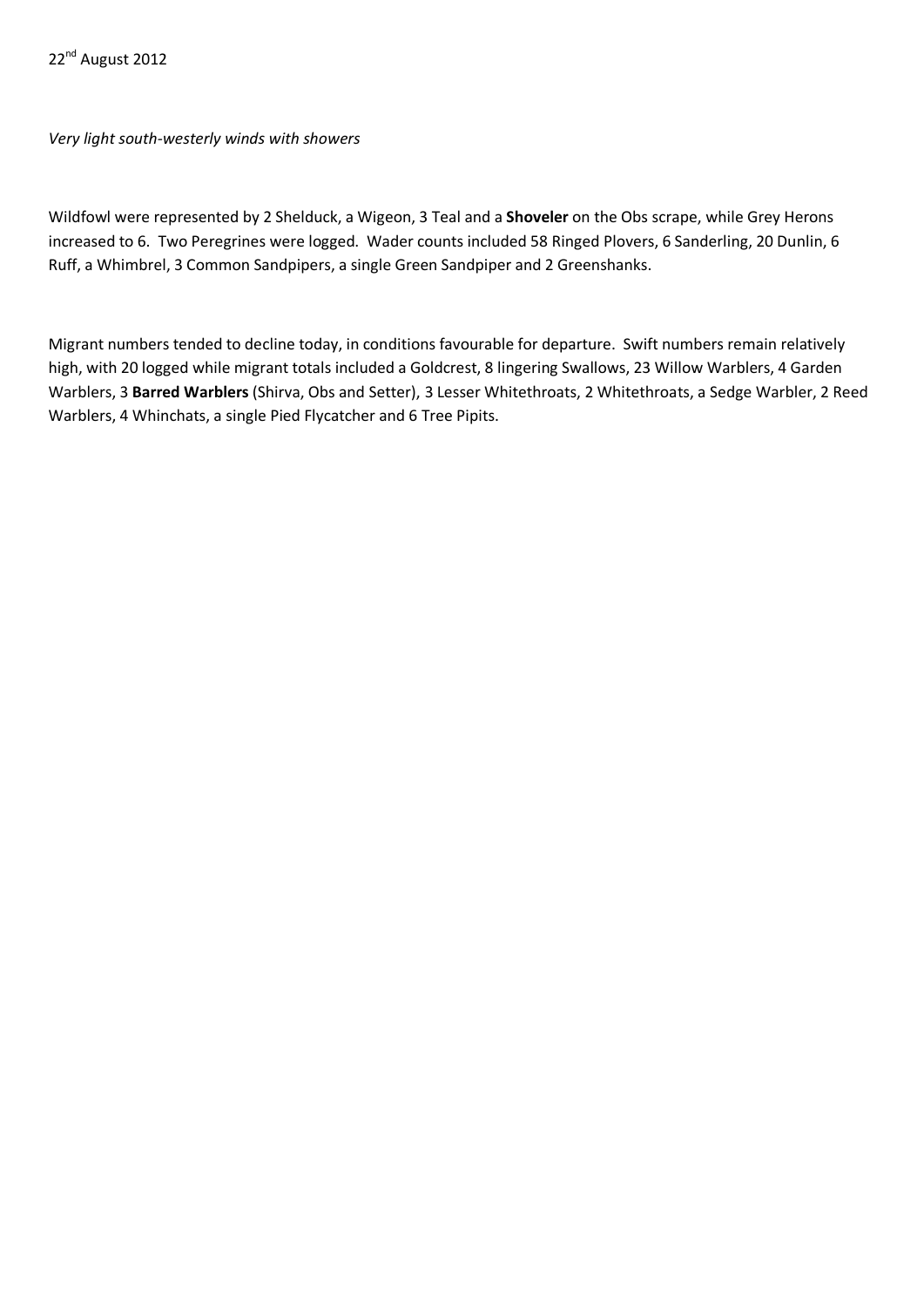# *Light south-westerly and fine*

Another fairly quiet day with no major surprises (though no-one was expecting any really) and smaller numbers of the same passerine species as yesterday. Notable sightings or species that showed an increase in number included a Merlin over Ward Hill (the first of the autumn), a flock of 36 Knot off the south end, 14 Curlews, 5 Common Sandpipers, 39 Redshanks, another good flock of 36 Swifts and a House Martin, a single lingering **Barred Warbler** and 121 Meadow Pipits.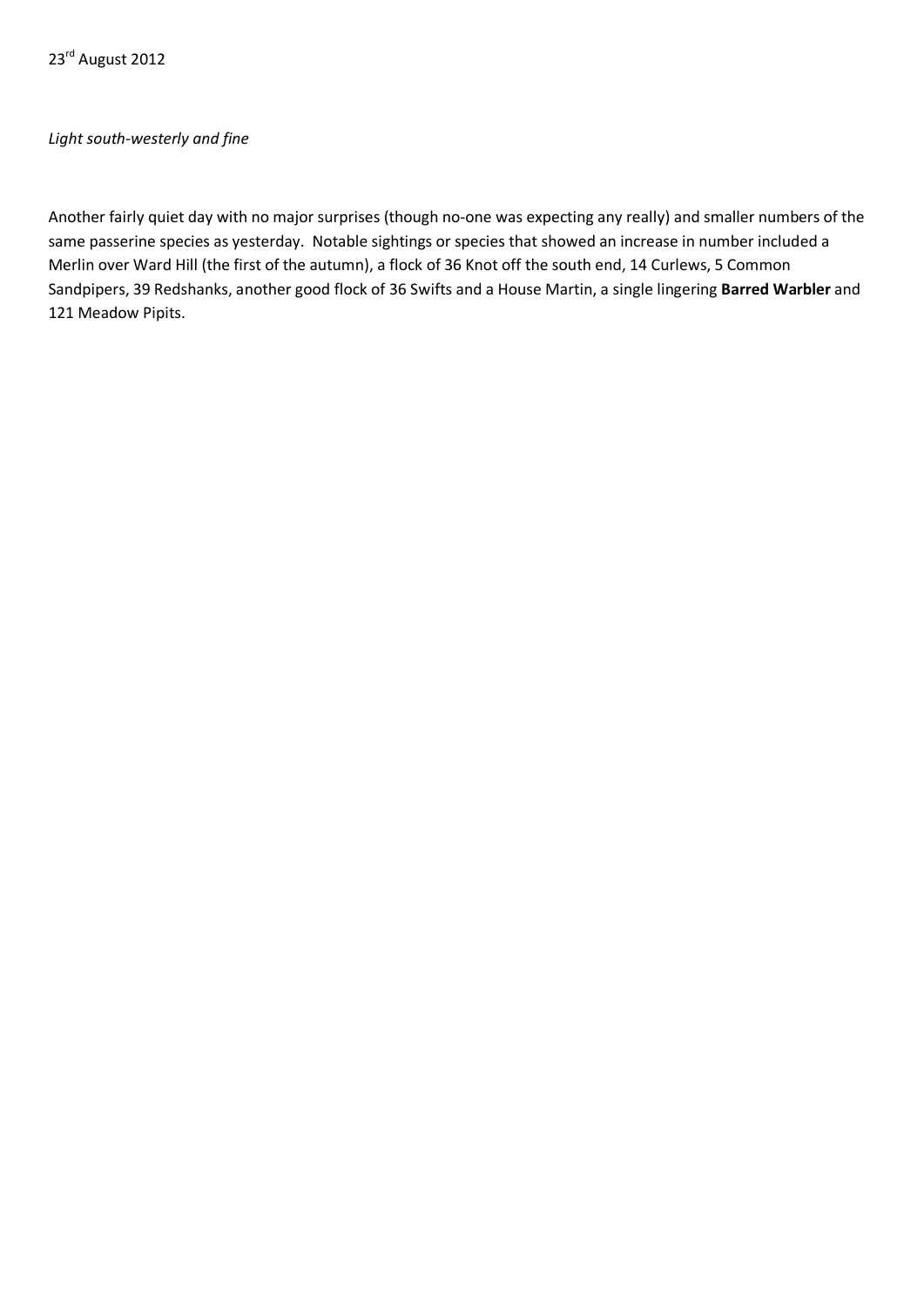# *Light southerly wind with low cloud*

An unexpectedly good day considering the weather, with the highlights including a **THRUSH NIGHTINGALE** trapped in the Gulley during the morning trap round, and **Icterine Warbler** trapped in Single Dyke on said same trap round plus another at Midway, a **Red-backed Shrike** at the Haa and 4 **Barred Warblers** (2 at the Obs plus Chalet and Schoolton).

Greylags increased to 8 and Teal to 5 while 2 Red-throated Divers sailed over the island in the morning. Raptors included a new Kestrel and a lingering Peregrine while waders of note included 19 Golden Plovers, 6 Sanderlings and 2 Ruff. Common Gulls increased in number to 58.

Small migrants included 6 Goldcrests, 2 Chiffchaffs, 20 Willow Warblers, 9 Garden Warblers, 2 Lesser Whitethroats, 1 Common Whitethroat, a Sedge Warbler, 4 Reed Warblers, the second **Black Redstart** of the autumn, 1 Common Redstart, 6 Whinchats, 152 Wheatears, 4 Pied Flycatchers, 5 White Wagtails, 221 Meadow Pipits and 5 **Common Crossbills**.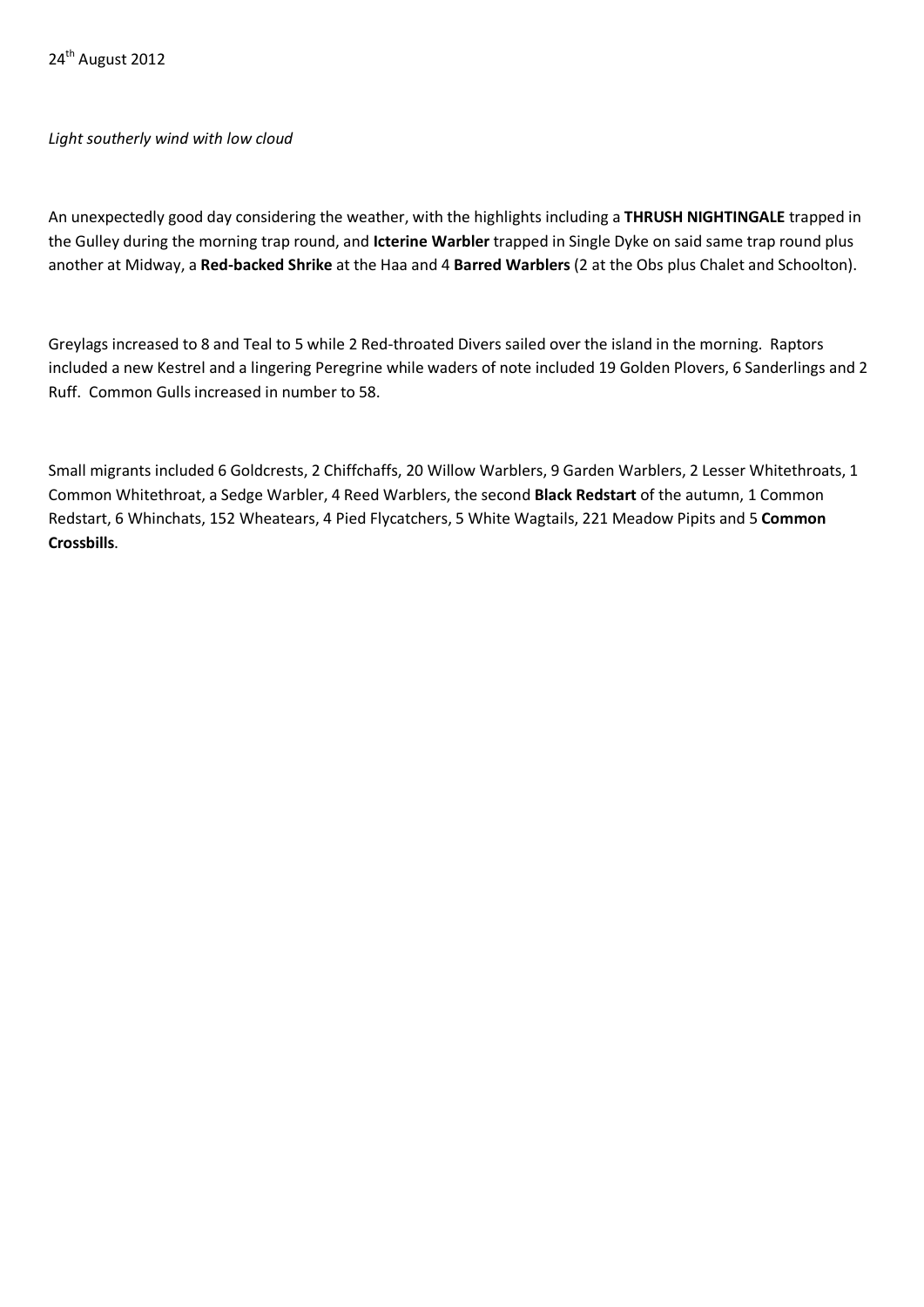*Light to moderate north-westerlies. Fine but overcast*

A **CITRINE WAGTAIL** at Easter Lother Water in the morning was a pleasant surprise on a day when few new birds arrived onto the island. This was our 3 $^{rd}$  of the autumn, and roughly the 66 $^{th}$  record for Fair Isle.

A Red-breasted Merganser arrived in the Havens while a Kestrel and a Merlin were present. Waders of note included 3 Purple Sandpipers, 19 Dunlins, 7 Ruffs and 2 Green Sandpipers.

Passerines of note included an 'eastern-type' Willow Warbler along with small numbers of lingering birds, 2 **Barred Warblers**, 1 **Icterine Warbler**, the first Yellow Wagtail of the autumn at Bulls Park and 2 Crossbills.